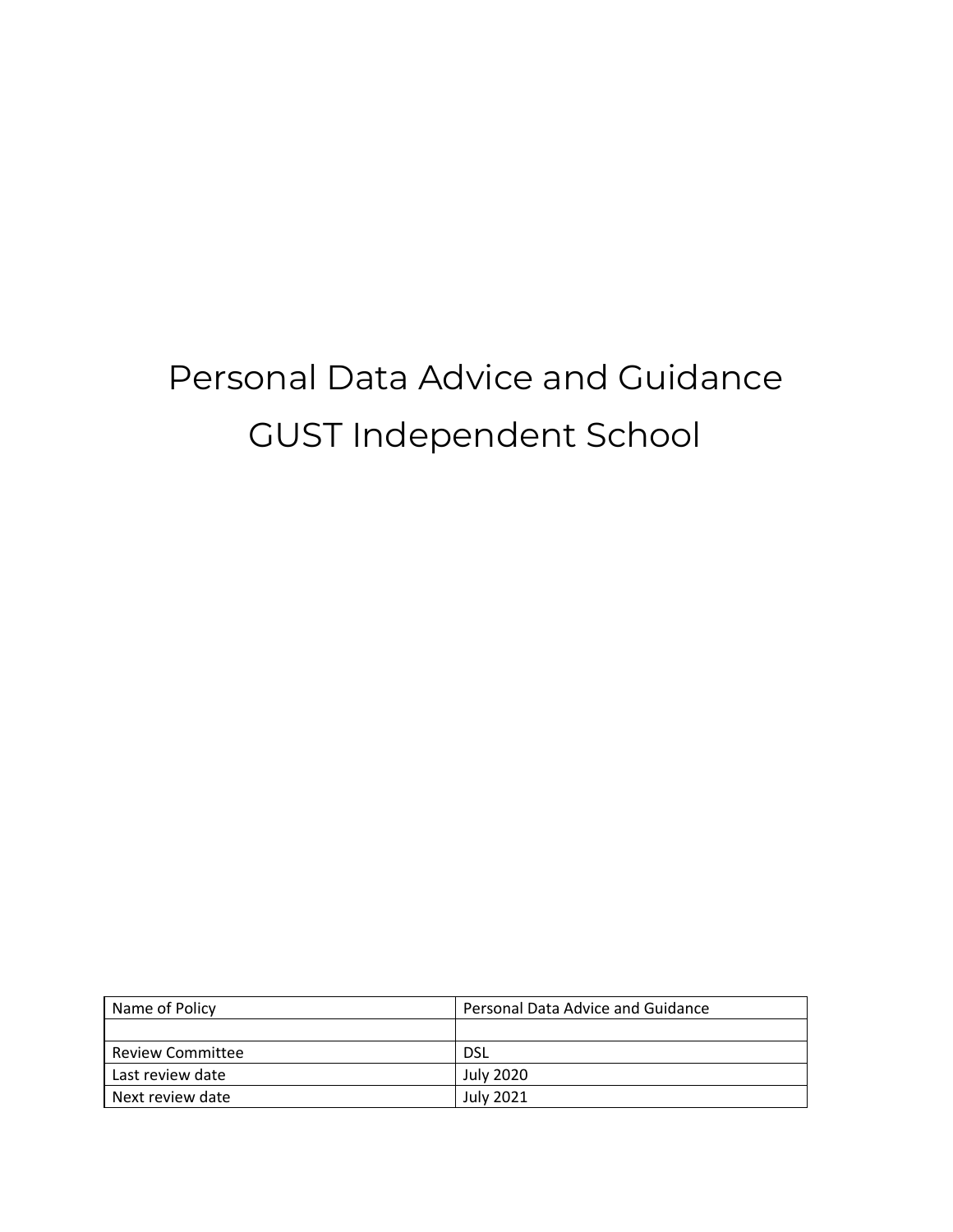# Data Protection Law – A Legislative Context

With effect from 25th May 2018, the data protection arrangements for the UK changed following the implementation of the European Union General Data Protection Regulation (GDPR). This represented a significant shift in legislation and in conjunction with the Data Protection Act 2018 replaced the Data Protection Act 1998.

GDPR - As a European Regulation, the GDPR has direct effect in UK law and automatically applies in the UK until we leave the EU (or until the end of any agreed transition period, if we leave with a deal). After this date, it will form part of UK law under the European Union (Withdrawal) Act 2018, with some technical changes to make it work effectively in a UK context.

Data Protection Act 2018 – this Act sits alongside the GDPR, and tailors how the GDPR applies in the UK and provides the UK-specific details such as; how to handle education and safeguarding information. No Deal Brexit -The Information Commissioner advises that in the event of a no- deal Brexit it is anticipated that the Government of the day will pass legislation to incorporate GDPR into UK law alongside the DPA 2018. Unless your school receives personal data from contacts in the EU there will be little change save to update references to the effective legislation in privacy notices etc. In this document the term "Data Protection Law" refers to the legislation applicable to data protection and privacy as applicable in the UK from time to time.

## Does the Data Protection Law apply to schools?

In short, yes. Any natural or legal person, public authority, agency or other body which processes personal data is considered a 'data controller'.

A school is, for the purposes of the Data Protection Law, a "public body" and further processes the personal data of numerous data subjects on a daily basis.

Personal data is information that relates to an identified or identifiable living individual (a data subject). Guidance for schools is available on the Information [Commissioner's](https://ico.org.uk/for-organisations/education/) Office (ICO) website including information about the Data Protection Law.

The ICO's powers are wide ranging in the event of non-compliance and schools/academies must be aware of the huge impact that a fine or investigation will have on finances and also in the wider community for example in terms of trust.

The Data Protection Law sets out that a data controller must ensure that personal data shall be:

- a) processed lawfully, fairly and in a transparent manner in relation to data subjects;
- b) collected for specified, explicit and legitimate purposes and not further processed in a manner that is incompatible with those purposes; further processing for archiving purposes in the public interest, scientific or historical research purposes or statistical purposes shall not be considered to be incompatible with the initial purposes;
- c) adequate, relevant and limited to what is necessary in relation to the purposes for which they are processed;
- d) accurate and, where necessary, kept up to date; every reasonable step must be taken to ensure that personal data that are inaccurate, having regard to the purposes for which they are processed, are erased or rectified without delay;
- e) kept in a form which permits identification of data subjects for no longer than is necessary for the purposes for which the personal data are processed; personal data may be stored for longer periods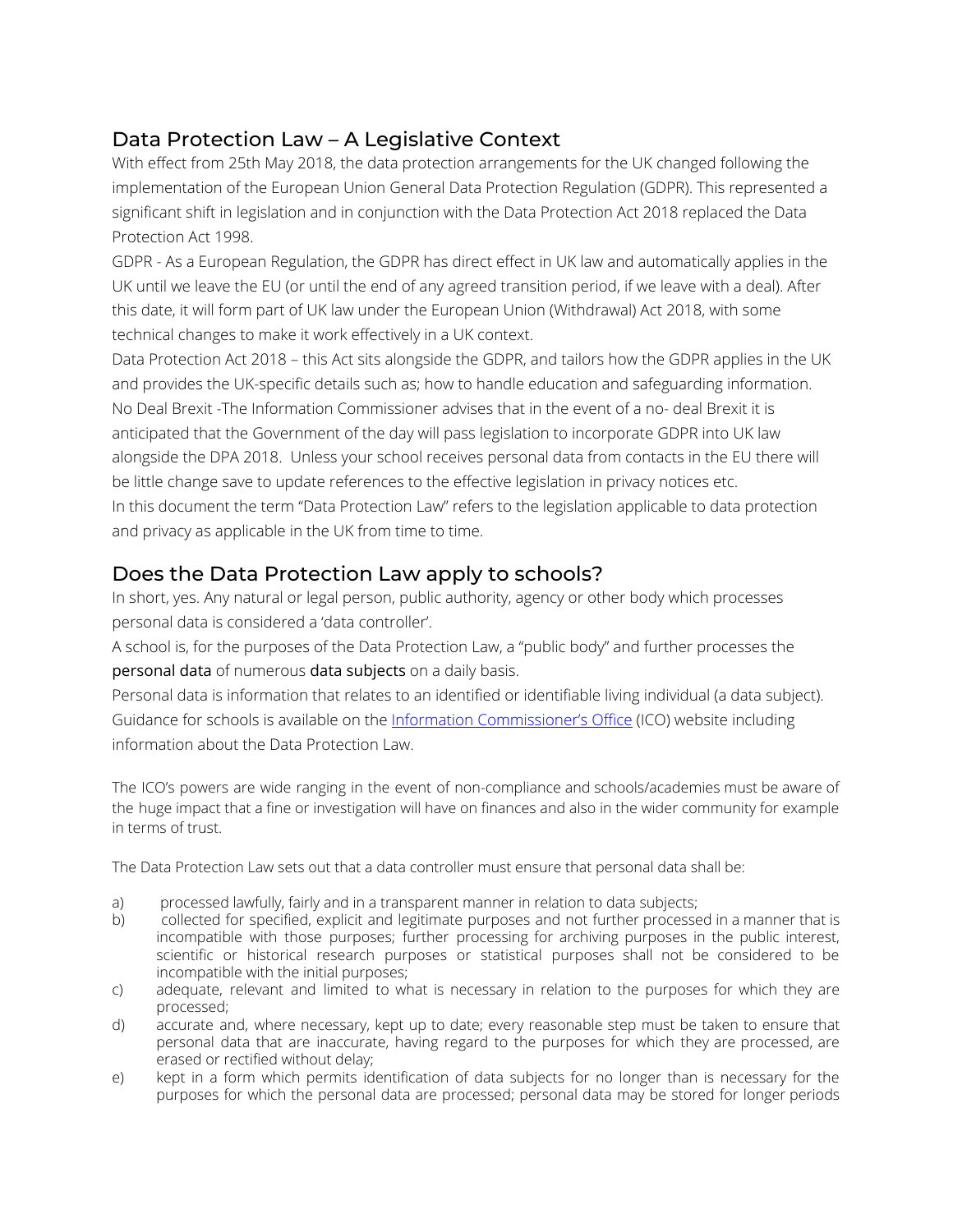insofar as the personal data will be processed solely for archiving purposes in the public interest, scientific or historical research purposes or statistical purposes subject to implementation of the appropriate technical and organisational measures required by the Data Protection Law in order to safeguard the rights and freedoms of data subjects; and

f) processed in a manner that ensures appropriate security of the personal data, including protection against unauthorised or unlawful processing and against accidental loss, destruction or damage, using appropriate technical or organisational measures.

These principles of the Data Protection Law drive the need for the school to put in place appropriate privacy notices (to give a data subject information about the personal data processing activities, legal basis of processing and data subject rights) and policies (such as for reporting a breach, managing a data subject access request, training, retention etc.) to demonstrate compliance.

# Data Mapping to identify personal data, data subjects and processing activities

The school and its employees will collect and/ or process a wide range of information concerning numerous data subjects and some of this information will include personal data. Further, the school may need to share some personal data with third parties. To be able to demonstrate and plan compliance and it is important that the school has a **data map** of these activities; it can then make sure that the correct privacy notices are provided, put in place security measures to keep the personal data secure and other steps to avoid breach and also put in place data processing agreements with the third parties.

The data map should identify what personal data is held in digital format or on paper records in a school, where it is stored, why it is processed and how long it is retained.

In a typical data map for a school the data subjects and personal data will include, but is not limited to:

- Parents, legal guardians, governors and personal data of names, addresses, contact details
- Learners curricular / academic data e.g. class lists, learner progress records, reports, references, contact details, health and SEN reports
- Staff and contractors professional records e.g. employment history, taxation and national insurance records, appraisal records and references, health records

Some types of personal data are designated as 'special category' being personal data; "revealing racial or ethnic origin, political opinions, religious or philosophical beliefs, or trade union membership, and the processing of genetic data, biometric data for the purpose of uniquely identifying a natural person, data concerning health or data concerning a natural person's sex life or sexual orientation"

This should be identified separately and to lawfully process special category data, you must identify both a [lawful](https://docs.google.com/document/d/1sBr4GCzg6c1BzWIRL9sKxUwhxbc11U39spWqnW7toMk/edit#bookmark=id.2pcmsun) basis and a separate condition for [processing](https://ico.org.uk/for-organisations/guide-to-the-general-data-protection-regulation-gdpr/lawful-basis-for-processing/special-category-data/) special category data. You should decide and document this before you start processing the data.

The school will need to identify appropriate lawful process criteria for each type of personal data and if this is not possible such activities should be discontinued. The lawful processing criteria can be summarised as:

| (a) Consent:          | the data subject has given clear consent for you to process their personal |
|-----------------------|----------------------------------------------------------------------------|
|                       | data for a specific purpose (see below for further guidance)               |
| (b) Contract:         | the processing is necessary for a contract you have with the data subject  |
| (c) Legal obligation: | the processing is necessary for you to comply with the law (not including  |
|                       | contractual obligations).                                                  |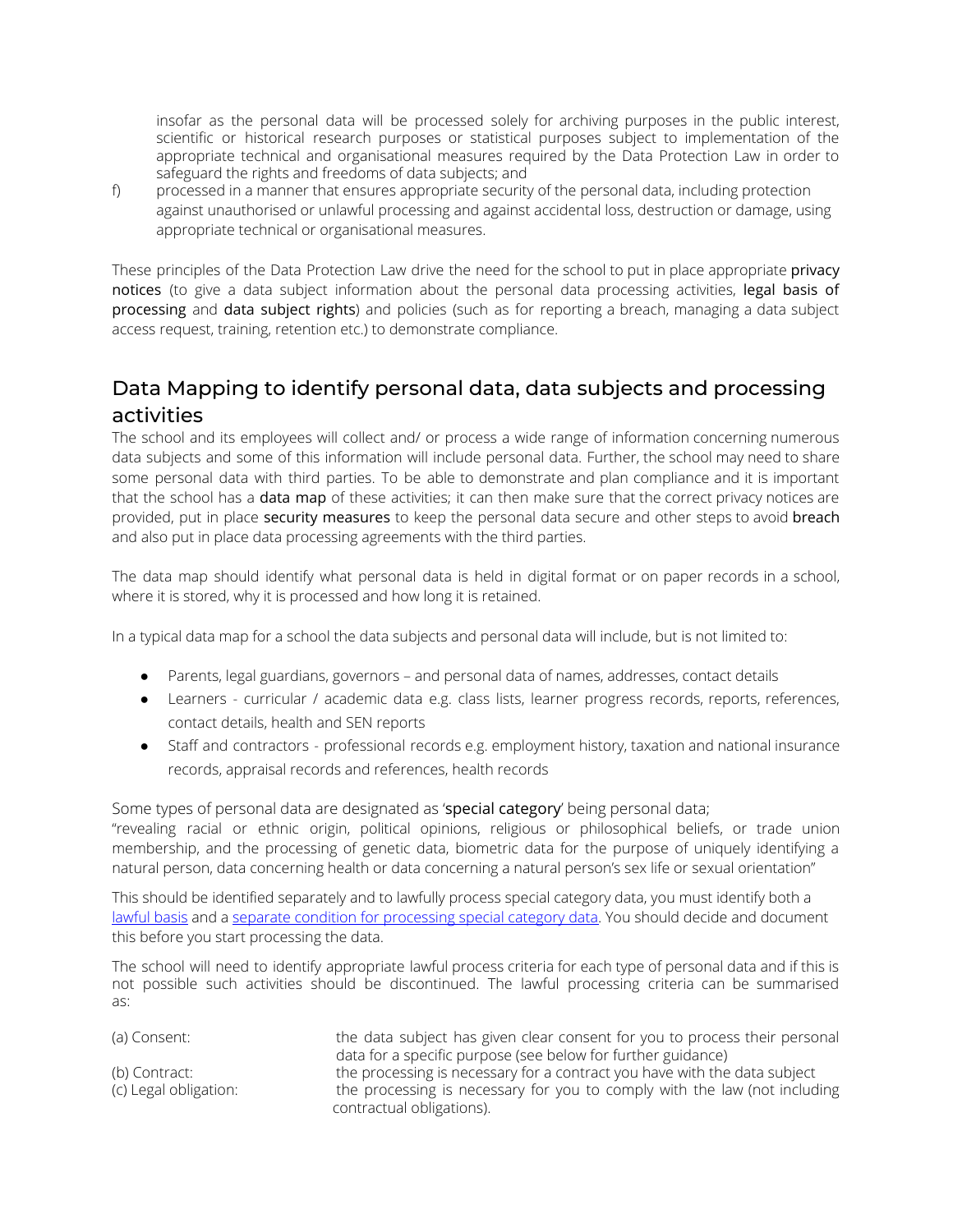| (d) Vital interests:      | the processing is necessary to protect someone's life.                                                                                                                                                                                                                                                                                                                                                                                             |
|---------------------------|----------------------------------------------------------------------------------------------------------------------------------------------------------------------------------------------------------------------------------------------------------------------------------------------------------------------------------------------------------------------------------------------------------------------------------------------------|
| (e) Public task:          | the processing is necessary for you to perform a task in the public interest<br>or for your official functions, and the task or function has a clear basis in                                                                                                                                                                                                                                                                                      |
|                           | law.                                                                                                                                                                                                                                                                                                                                                                                                                                               |
| (f) Legitimate interests: | the processing is necessary for your legitimate interests or the legitimate<br>interests of a third party unless there is a good reason to protect the<br>individual's personal data which overrides those legitimate interests. (This<br>cannot apply if you are a public authority processing data to perform your<br>official tasks) Please also be aware that these criteria must be supported by<br>a written legitimate interest assessment. |

No single basis is 'better' or more important than the others – which basis is most appropriate to use will depend on your purpose and relationship with the data subject.

Several of the lawful purpose criteria may relate to a particular specified purpose – a legal obligation, a contract with the individual, protecting someone's vital interests, or performing your public tasks. If you are processing for these purposes then the appropriate lawful basis may well be obvious, so it is helpful to consider these first.

As a public authority, and if you can demonstrate that the processing is to perform your tasks as set down in UK law, then you are able to use the public task basis. If not, you may still be able to consider consent or legitimate interests in some cases, depending on the nature of the processing and your relationship with the data subject. There is no absolute ban on public authorities using consent or legitimate interests as their lawful basis, but the Data Protection law does restrict public authorities' use of these two criteria.

The majority of processing of personal data conducted by public authorities will fall within Article 6(1)(e) GDPR, that "processing is necessary for the performance of a task carried out in the public interest or in the *exercise of official authority vested in the controller"* however careful consideration must be given to any processing, especially in more novel areas. As you can see, consent is just one of several possible lawful processing criteria.

Consent has changed as a result of the GDPR and is now defined as: "in relation to the processing of personal data relating to an individual, means a freely given, specific, informed and unambiguous indication of the individual's wishes by which the individual, by a statement or by a clear affirmative action, signifies agreement to the processing of the personal data"

This means that where a school is relying on consent as the basis for processing personal data that consent has to be clear, meaning that pre-ticked boxes, opt-out or implied consent are no longer suitable. The GDPR does not specify an age of consent for general processing but schools should consider the capacity of pupils to freely give their informed consent.

The Information Commissioner's Office (ICO) gives clear advice on when it's appropriate to use [consent](https://ico.org.uk/for-organisations/guide-to-the-general-data-protection-regulation-gdpr/lawful-basis-for-processing/consent/) as a lawful base. It states:

"Consent is appropriate if you can offer people real choice and control over how you use their data and want to build their trust and engagement. But if you cannot offer a genuine choice, consent is not appropriate. If you would still process the personal data without consent, asking for consent is misleading and inherently unfair."

You should only use consent if none of the other lawful bases is appropriate. If you do so, you must be able to cope with people saying no (and/or changing their minds), so it's important that you only use consent for optional extras, rather than for core information the school requires in order to function. Examples;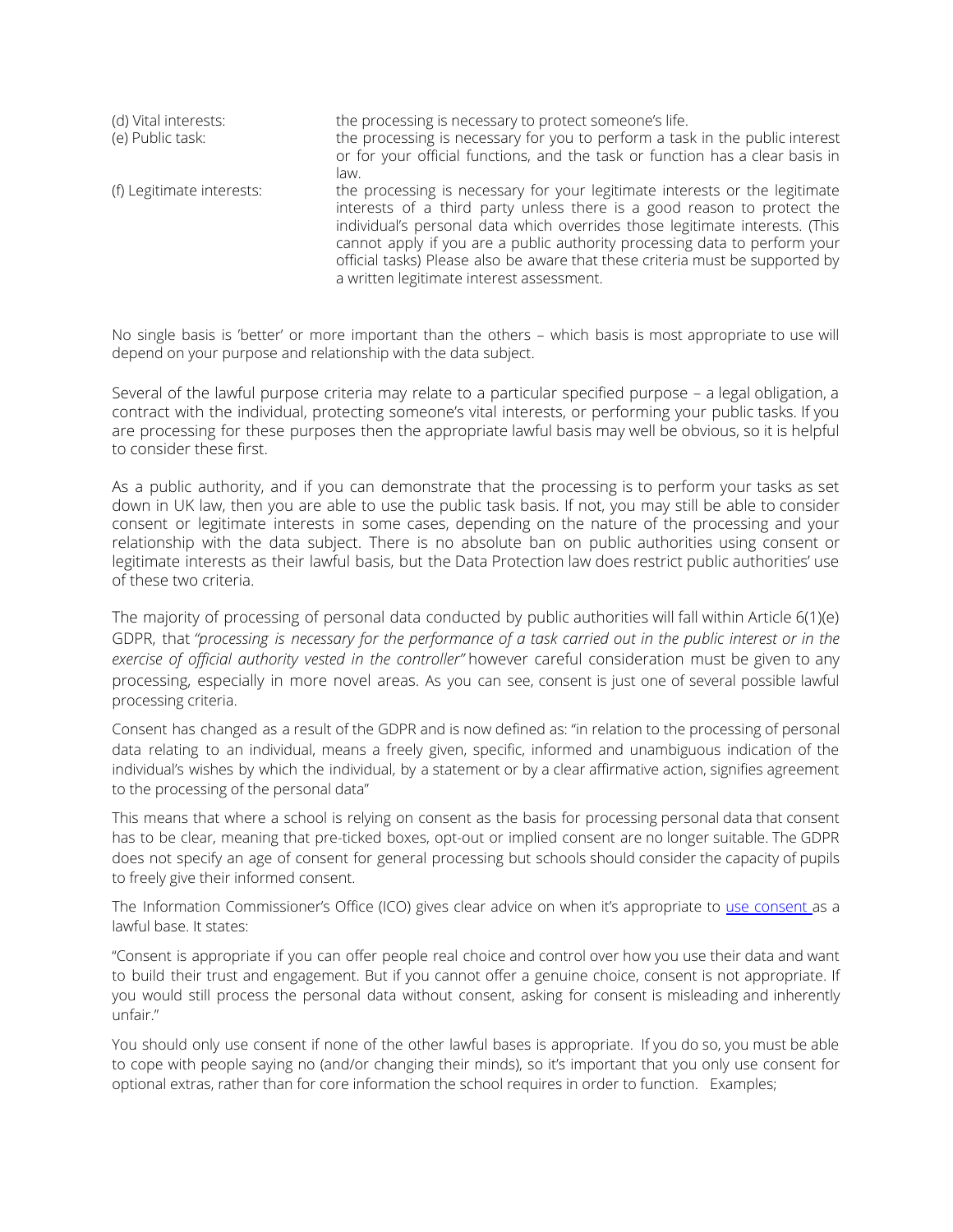- consent would be appropriate for considering whether a child's photo could be published in any way.
- if your school requires learner details to be stored in an MIS, it would not be appropriate to rely on consent if the learner cannot opt out of this. In this case, you could apply the public task lawful base.

## Content of Privacy Notices

Privacy Notices are a key compliance requirement as they ensure that each data subject is aware of the following points when data is collected/ processed by a data controller:

- Who the controller of the personal data is
- What personal data is being processed and the lawful purpose of this processing
- where and how the personal data was sourced
- to whom the personal data may be disclosed
- how long the personal data may be retained
- data subject's rights and how to exercise them or make a complaint

In order to comply with the fair processing requirements in data protection law, the school will inform parents/carers of all learners of the data they collect, process and hold on the learners, the purposes for which the data is held and the third parties (e.g. LA etc.) to whom it may be passed. This privacy notice will be passed to parents/carers for example in the prospectus, newsletters, reports or a specific letter / communication or you could publish it on your website and keep it updated there. Parents/carers of young people who are new to the school will be provided with the privacy notice through an appropriate mechanism.

In some circumstances you may also require privacy notices for children / learners as data subjects as children have the same rights as adults over their personal data. These include the rights to access their personal data; request rectification; object to processing and have their personal data erased. The policies that explain this should be clear and age appropriate.

## Data subject's right of access

Data subjects have a number of rights in connection with their personal data. They have the right:

- to be informed Privacy Notices
- of access Subject Access Requests
- to rectification correcting errors
- to erasure deletion of data when there is no compelling reason to keep it
- to restrict processing blocking or suppression of processing
- to portability unlikely to be used in a school context
- to object objection based on grounds pertaining to their situation
- related to automated decision making, including profiling

Several of these could impact schools, such as the right of access. You need to put procedures in place to deal with Subject Access [Requests](https://ico.org.uk/for-organisations/guide-to-the-general-data-protection-regulation-gdpr/individual-rights/right-of-access/). These are written or verbal requests to see all or a part of the personal data held by the Controller in connection with the data subject. Controllers normally have 1 calendar month to provide the information, unless the case is unusually complex in which case an extension can be obtained.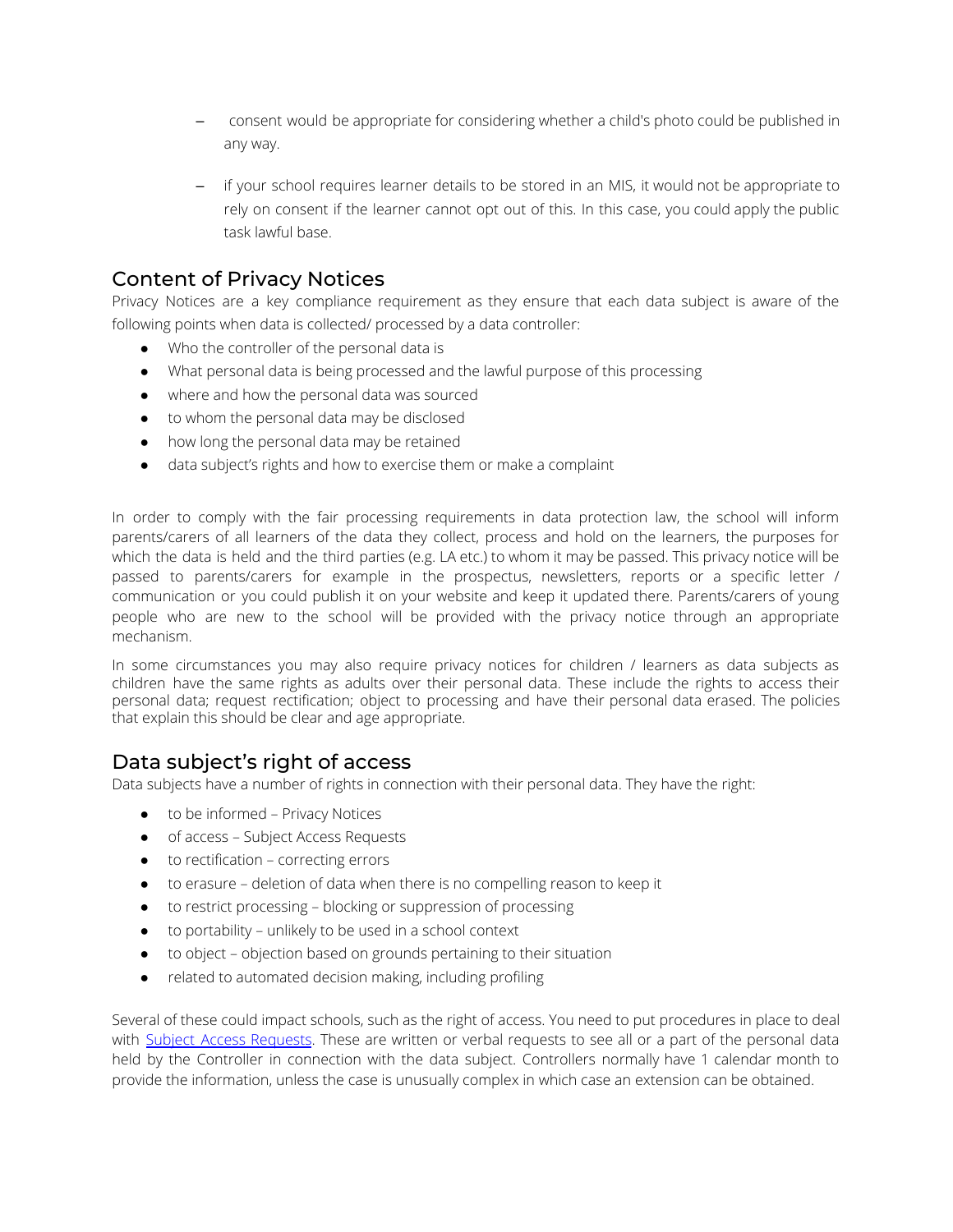A school must not disclose personal data even if requested in a Subject Access Request;

- if doing so would cause serious harm to the individual
- child abuse data
- adoption records
- statements of special educational needs

Your school must provide the information free of charge. However, if the request is clearly unfounded or excessive – and especially if this is a repeat request – you may charge a reasonable fee.

#### Breaches and how to manage a breach

Recent publicity about data breaches suffered by organisations and individuals continues to make the area of personal data protection a current and high profile issue for schools, academies and other organisations. It is important that the school has a clear and well understood personal data handling policy in order to minimise the risk of personal data breaches.

A personal data breach means a breach of security leading to the accidental or unlawful destruction, loss, alteration, unauthorised disclosure of, or access to, personal data. This includes breaches that are the result of both accidental and deliberate causes. It also means that a breach is more than just about losing personal data.

A breach may arise from a theft, a deliberate attack on your systems, the unauthorised or malicious use of personal data by a member of staff, accidental loss, or equipment failure. In addition:

- no school or individual would want to be the cause of a data breach, particularly as the impact of data loss on individuals can be severe, put individuals at risk and affect personal, professional or organisational reputation
- schools are "data rich" and the introduction of electronic storage and transmission of data has created additional potential for the loss of data
- the school will want to avoid the criticism and negative publicity that could be generated by any personal data breach

Schools have always held personal data on the learners in their care, and increasingly this data is held digitally and accessible not just in school but also from remote locations. It is important to stress that the Data Protection Laws apply to all forms of personal data, regardless of whether it is held on paper or in electronic format. However, as it is part of an overall online safety policy template, this document will place particular emphasis on data which is held or transferred digitally.

Schools will need to carefully review their policy, in the light of pertinent Local Authority regulations and guidance and changes in legislation.

All significant data [protection](https://ico.org.uk/for-organisations/guide-to-the-general-data-protection-regulation-gdpr/personal-data-breaches/) incidents must be reported through the DPO to the Information Commissioner's Office based upon the local incident handling policy and communication plan. The new laws require that this notification should take place within 72 hours of the breach being detected, where feasible.

If you experience a personal data breach you need to consider whether this poses a risk to people. You need to consider the likelihood and severity of any risk to people's rights and freedoms, following the breach. When you've made this assessment, if it's likely there will be a risk then you must notify the ICO; if it's unlikely then you don't have to report it. You do not need to report every breach to the ICO.

The school should have a policy for reporting, logging, managing and recovering from information risk incidents, which establishes a: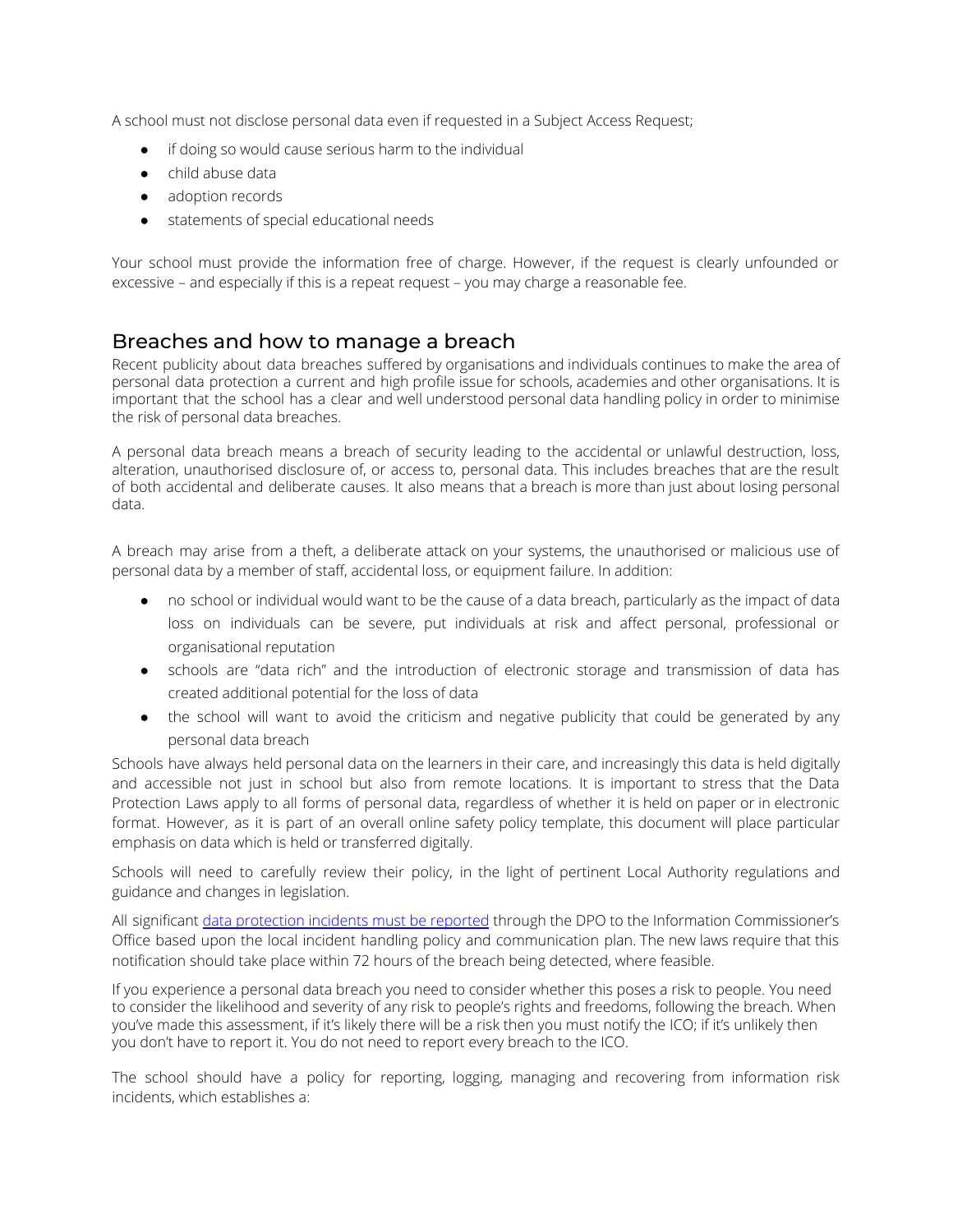- "responsible person" for each incident
- communications plan, including escalation procedure
- plan of action for rapid resolution
- plan of action of non-recurrence and further awareness raising

#### Privacy by Design and Data Protection Impact Assessments (DPIA)

Data Protection Impact Assessments (DPIA) identify and address privacy risks early on in any project so that you can mitigate them before the project goes live.

DPIAs should be carried out by Data Managers (where relevant) under the support and guidance of the DPO. Ideally you should conduct a DPIA before processing activity starts. However, some may need to be retrospective in the early stages of compliance activity.

The risk assessment will involve:

- recognising the risks that are present
- judging the level of the risks (both the likelihood and consequences)
- prioritising the risks.

According to the ICO a DPIA should contain:

- a description of the processing operations and the purpose
- an assessment of the necessity and proportionality of the processing in relation to the purpose
- an assessment of the risks to individuals
- the measures in place to address risk, including security and to demonstrate that you comply.

Or more simply and fully:

- who did you talk to about this?
- what is going to happen with the data and how collection, storage, usage, disposal
- how much personal data will be handled (number of subjects)
- why you need use personal data in this way
- what personal data (including if it's in a 'special category') are you using
- at what points could the data become vulnerable to a breach (loss, stolen, malicious)
- what the risks are to the rights of the individuals if the data was breached
- what are you going to do in order to reduce the risks of data loss and prove you are compliant with the law.

DPIA is an ongoing process and should be re-visited at least annually to verify that nothing has changed since the processing activity started.

#### Secure storage of and access to data

The school should ensure that systems are set up so that the existence of protected files is hidden from unauthorised users and that users will be assigned a clearance that will determine which files are accessible to them. Access to protected data will be controlled according to the role of the user. Members of staff will not, as a matter of course, be granted access to the whole management information system.

Good [practice](https://www.ncsc.gov.uk/guidance/password-guidance-simplifying-your-approach) suggests that all users will use strong passwords made up from a combination of simpler words. User passwords must never be shared.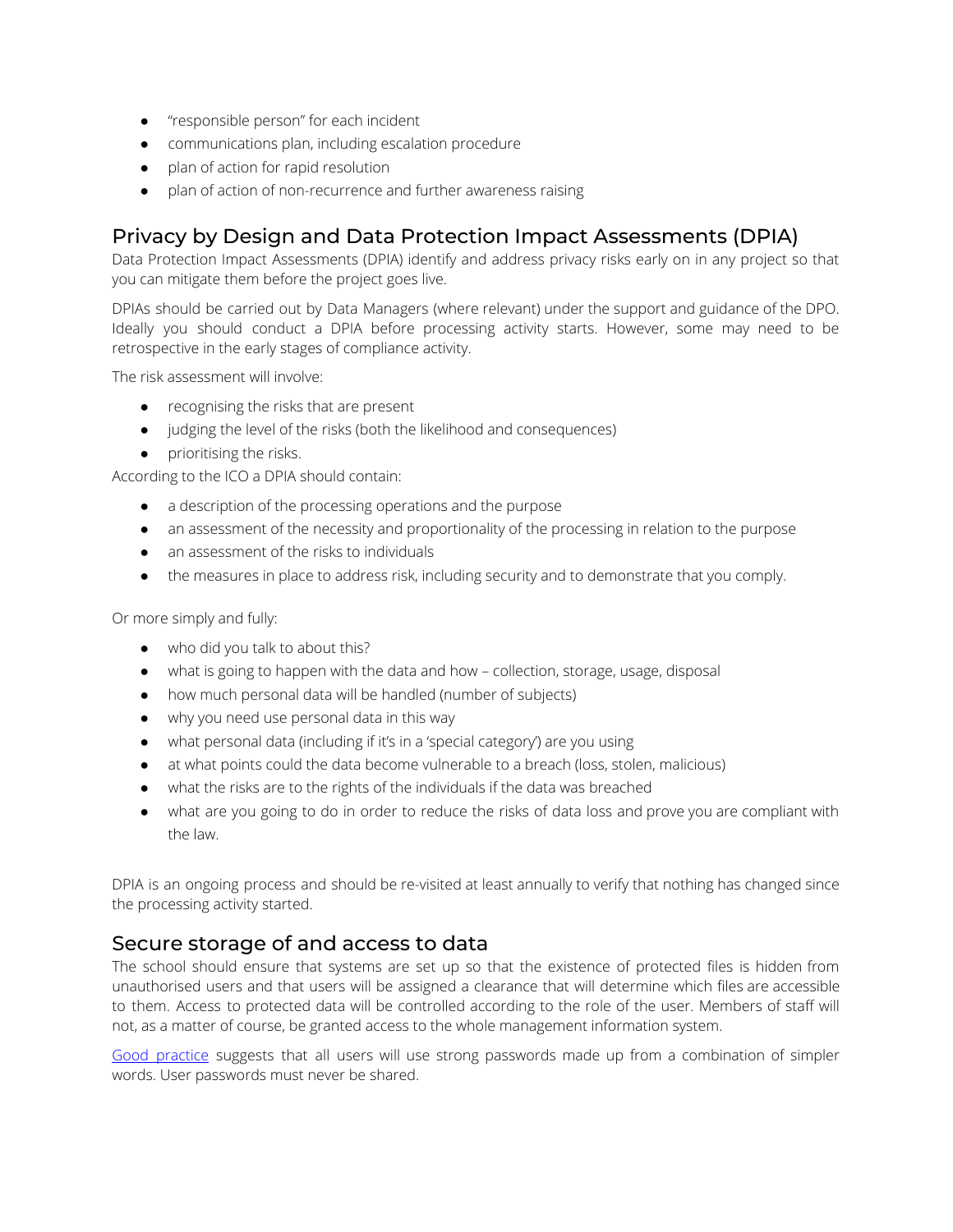Personal data may only be accessed on machines that are securely protected. Any device that can be used to access personal data must be locked if left (even for very short periods) and set to auto lock if not used for five minutes.

All storage media must be stored in an appropriately secure and safe environment that avoids physical risk, loss or electronic degradation.

Personal data should only be stored on school equipment. Private equipment (i.e. owned by the users) must not be used for the storage of school personal data.

When personal data is stored on any portable computer system, USB stick or any other removable media:

- The data must be encrypted and password protected
- The device must be password protected
- The device must offer approved virus and malware checking software
- The data must be securely deleted from the device, in line with school policy once it has been transferred or its use is complete.

The school will need to set its own policy as to whether data storage on removal media is allowed, even if encrypted. Some organisations do not allow storage of personal data on removable devices.

The school should have a clear policy and procedures for the automatic backing up, accessing and restoring of all data held on school systems, including off-site backups.

The school should have clear policy and procedures for the use of "Cloud Based Storage Systems" (for example Dropbox, Microsoft 365, Google Drive) and is aware that data held in remote and cloud storage is still required to be protected in line with the Data Protection Act. The school will ensure that it is satisfied with controls put in place by remote / cloud based data services providers to protect the data.

As a Data Controller, the school is responsible for the security of any data passed to a "third party". Specific data processing clauses must be included in all contracts where personal data is likely to be passed to a third party.

All paper based personal data must be held in lockable storage, whether on or off site.

#### Secure transfer of data and access out of school

The school recognises that personal data may be accessed by users out of school or transferred to the local authority or other agencies. In these circumstances:

- Users may not remove or copy sensitive or restricted or protected personal data from the school or authorised premises without permission and unless the media is encrypted and password protected and is transported securely for storage in a secure location
- Users must take particular care that computers or removable devices which contain personal data must not be accessed by other users (e.g. family members) when out of school
- When restricted or protected personal data is required by an authorised user from outside the organisation's premises (for example, by a member of staff to work from their home), they should preferably have secure remote access to the management information system or learning platform
- If secure remote access is not possible, users must only remove or copy personal or sensitive data from the organisation or authorised premises if the storage media, portable or mobile device is encrypted and is transported securely for storage in a secure location
- Users must protect all portable and mobile devices, including media, used to store and transmit personal information using approved encryption software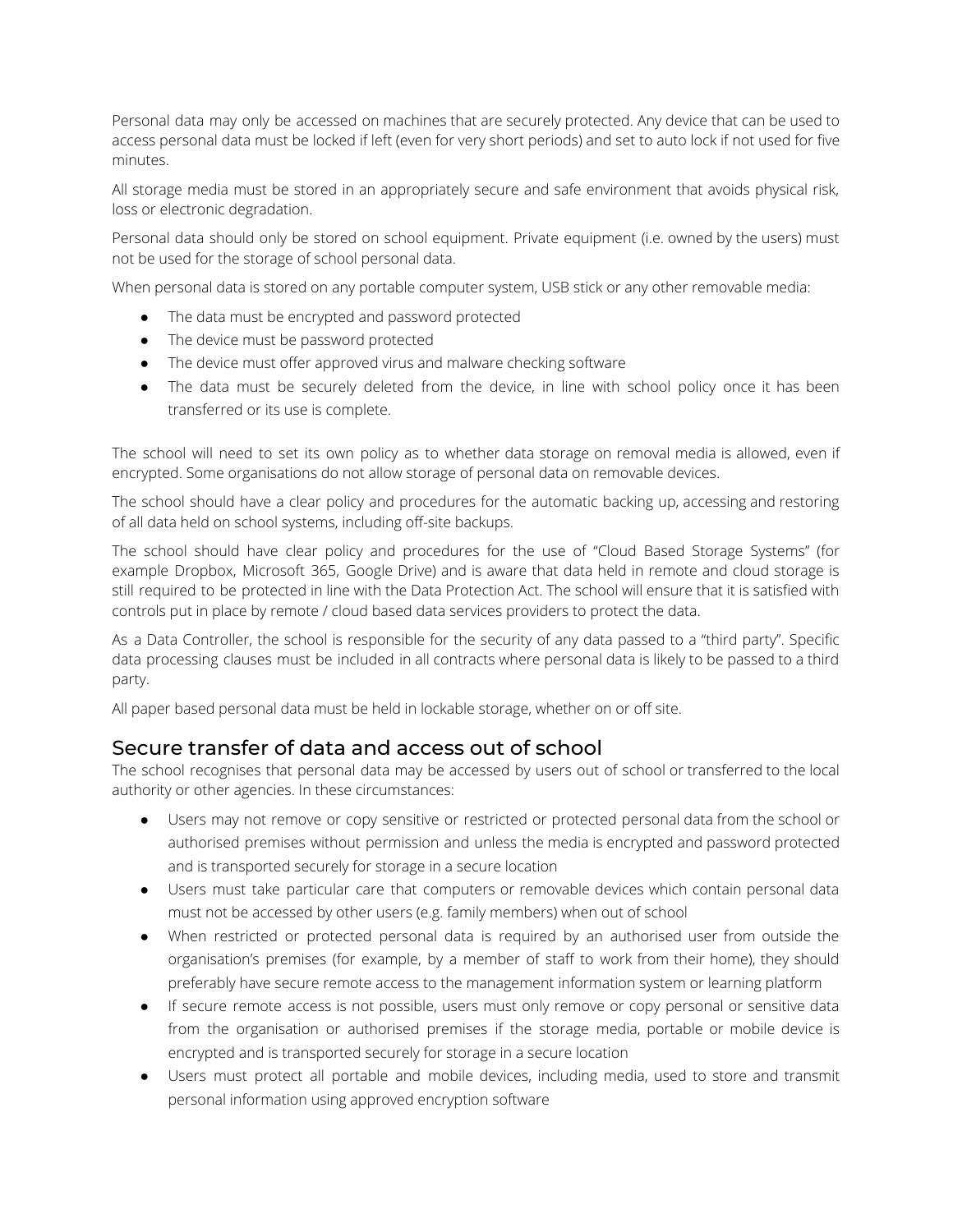● Particular care should be taken if data is taken or transferred to another country, particularly outside Europe, and advice should be taken from the local authority (if relevant) in this event.

## Disposal of personal data

The school should implement a document retention schedule that defines the length of time personal data is held before secure destruction. The Information and Records Management Society Toolkit for [schools](http://irms.org.uk/page/SchoolsToolkit) provides support for this process. The school must ensure the safe destruction of personal data when it is no longer required.

The disposal of personal data, in either paper or electronic form, must be conducted in a way that makes reconstruction highly unlikely. Electronic files must be securely disposed of, and other media must be shredded, incinerated or otherwise disintegrated.

A Destruction Log should be kept of all data that is disposed of. The log should include the document ID, classification, date of destruction, method and authorisation.

# Demonstrating Compliance - Audit Logging / Reporting / Incident Handling

Organisations are required to keep records of processing activity. The data map referred to above will assist here. Records must include:

- the name and contact details of the data controller
- where applicable, the name and contact details of the joint controller and data protection officer
- the purpose of the processing
- to whom the data has been/will be disclosed
- description of data subject and personal data
- where relevant the countries it has been transferred to
- under which condition for processing the personal data has been collected
- under what lawful basis processing is being carried out
- where necessary, how it is retained and destroyed
- a general description of the technical and organisational security measures.

Clearly, in order to maintain these records good auditing processes must be followed, both at the start of the exercise and on-going throughout the lifetime of the requirement. Therefore, audit logs will need to be kept to:

- provide evidence of the processing activity and the DPIA
- record where, why, how and to whom personal data has been shared
- log the disposal and destruction of the personal data
- enable the school to target training at the most at-risk data
- record any breaches that impact on the personal data

#### Fee

The school should pay the relevant annual fee to the Information Commissioner's Office (ICO). Failure to renew may render the school to a penalty in addition to other fines possible under the Data Protection Law.

#### Responsibilities

Every maintained school is required to appoint a Data Protection Officer as a core function of 'the business'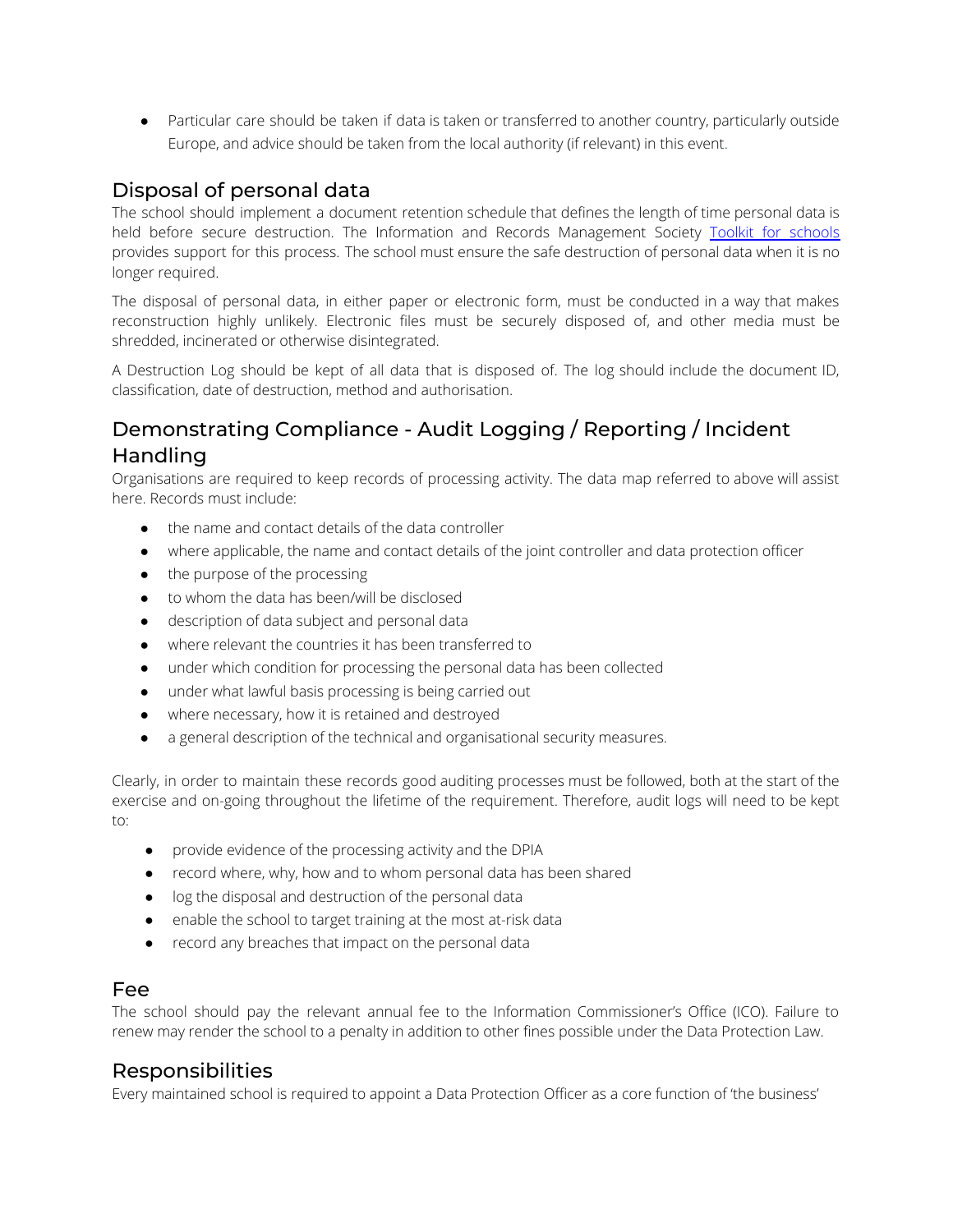The Data Protection Officer (DPO) can be internally or externally appointed.

#### They must have:

- expert knowledge
- timely and proper involvement in all issues relating to data protection
- the necessary resources to fulfil the role
- access to the necessary personal data processing operations
- a direct reporting route to the highest management level

#### The data controller must:

- not give the DPO instructions regarding the performance of tasks
- ensure that the DPO does not perform a duty or role that would lead to a conflict of interests
- not dismiss or penalise the DPO for performing the tasks required of them

#### As a minimum a Data Protection Officer must:

- inform, as necessary, the controller, a processor or an employee of their obligations under the data protection laws
- provide advice on a data protection impact assessment
- cooperate with the Information Commissioner
- act as the contact point for the Information Commissioner
- monitor compliance with policies of the controller in relation to the protection of personal data
- monitor compliance by the controller with Data Protection Law

The school may also wish to appoint a Data Manager. Schools are encouraged to separate this role from that of Data Protection Officer, where possible. This person will keep up to date with current legislation and guidance and will:

- determine and take responsibility for the school's information risk policy and risk assessment
- oversee the System Controllers

The school may also wish to appoint System Controllers for the various types of data being held (e.g. learner information / staff information / assessment data etc.). System Controllers will manage and address risks to the information and will understand:

- what information is held, for how long and for what purpose
- how information has been amended or added to over time, and
- who has access to the data and why.

Everyone in the school has the responsibility of handling protected or sensitive data in a safe and secure manner.

Governors are required to comply fully with this policy in the event that they have access to personal data, when engaged in their role as a Governor (either in the school or elsewhere if on school business).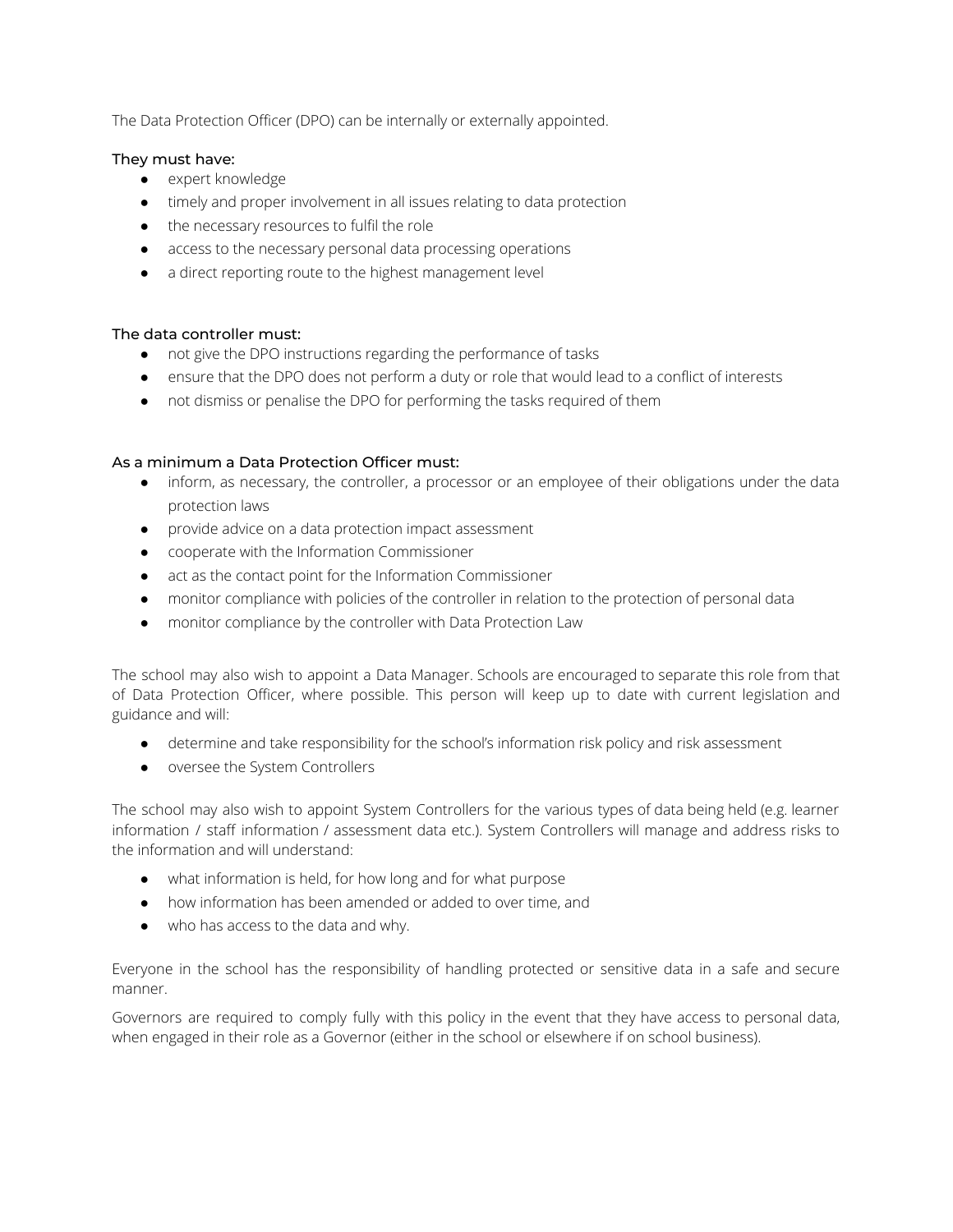## Training & awareness

All staff must receive data handling awareness / data protection training and will be made aware of their responsibilities. This should be undertaken regularly. You can do this through:

- Induction training for new staff
- Staff meetings / briefings / INSET
- Day to day support and guidance from System Controllers

## Freedom of Information Act

All schools must have a Freedom of Information Policy which sets out how it will deal with FOI requests. FOI aims to increase transparency and accountability in public sector organisations as part of a healthy democratic process. Whilst FOI requests are submitted by an individual, the issue is for the school to consider whether the requested information should be released into the public domain. FOI links to Data Protection Law whenever a request includes personal data. Good advice would encourage the school to:

- delegate to the Headteacher day-to-day responsibility for FOI policy and the provision of advice, guidance, publicity and interpretation of the school's policy
- consider designating an individual with responsibility for FOI, to provide a single point of reference, coordinate FOI and related policies and procedures, take a view on possibly sensitive areas and consider what information and training staff may need
- consider arrangements for overseeing access to information and delegation to the appropriate governing body
- proactively publish information with details of how it can be accessed through a Publication Scheme (see Model Publication Scheme below) and review this annually
- ensure that a well-managed records management and information system exists in order to comply with requests
- ensure a record of refusals and reasons for refusals is kept, allowing the school to review its access policy on an annual basis

## Model Publication Scheme

The Information Commissioner's Office provides schools and organisations with a model [publication](https://ico.org.uk/for-organisations/guide-to-freedom-of-information/publication-scheme/) scheme which they should complete. The school's publication scheme should be reviewed annually.

The ICO produces guidance on the model [publication](https://ico.org.uk/media/for-organisations/documents/1242/how-to-complete-template-guide-to-info-for-schools.pdf) scheme for schools. This is designed to support schools complete the Guide to [Information](https://ico.org.uk/media/for-organisations/documents/1278/schools_england_mps_final.doc) for Schools.

## Parental permission for use of cloud hosted services

Schools that use cloud hosting services are advised to seek appropriate consent to set up an account for learners.

## Use of Biometric Information

Biometric information is special category data. The Protection of Freedoms Act 2012, included measures that affect schools that use biometric recognition systems, such as fingerprint identification and facial scanning:

• For all pupils in schools under 18, they must obtain the written consent of a parent before they take and process their child's biometric data